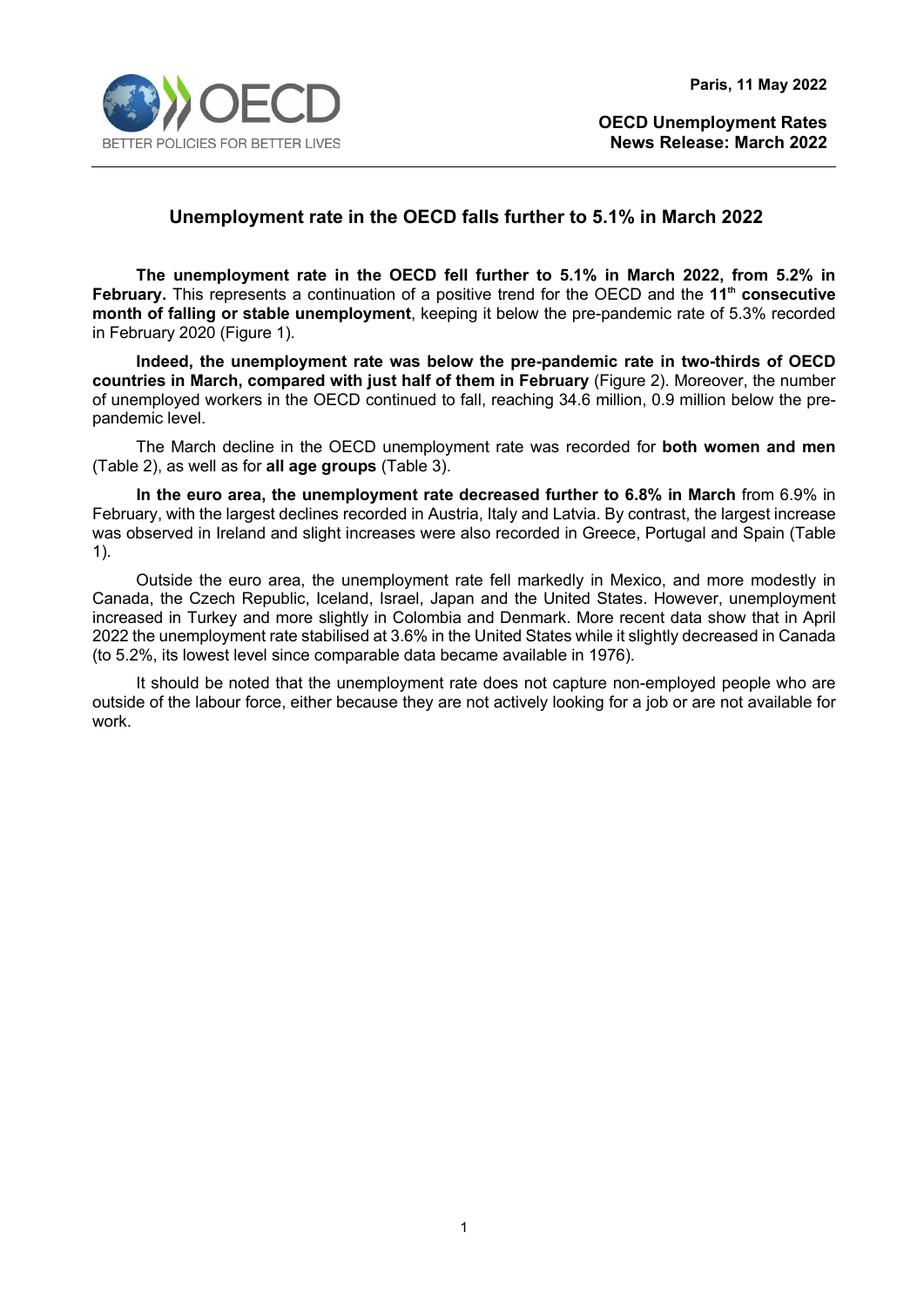

#### **Paris, 11 May 2022**

### **OECD Unemployment Rates News Release: March 2022**



(1) Breaks between December 2020 and January 2021 for some EU Member States resulting fro[m changes in the EU Labour Force Survey.](https://ec.europa.eu/eurostat/statistics-explained/index.php?title=EU_Labour_Force_Survey_-_new_methodology_from_2021_onwards) These breaks can affect, to some extent, aggregates for the euro area and OECD Total.

The fall in the OECD unemployment rate when compared with the April 2020 peak should be interpreted with caution, as it largely reflects the return of temporary laid-off workers in the United States and Canada, where they are recorded as unemployed, unlike in most other countries, including European member states, where they are recorded as employed.

Visit the interactiv[e OECD Data Portal](https://data.oecd.org/unemp/unemployment-rate.htm) to explore these data further.



#### Figure 2. Changes in unemployment rate for OECD and selected OECD countries $^{\text{\tiny (1)}}$ between February 2020 and March 2022

(1) Germany, Greece and Slovenia, which experienced a methodological break between December 2020 and January 2021 in their unemployment series, were excluded from the chart. (2) For Costa Rica, Chile and Norway change between February 2020 and February 2022; for the United Kingdom, change between February 2020 and January

2022; for New Zealand, change between fourth quarter 2019 and first quarter 2022; Switzerland, change between fourth quarter 2019 and fourth quarter 2021.

**Contacts:** For further information readers are invited to contact the OECD's Media Relations Division on (33) 1 45 24 97 00 or e-mail [news.contact@oecd.org;](mailto:news.contact@oecd.org) for technical questions contact stat.contact@oecd.org

**Next release: [Thursday, 9 June 2022](https://www.oecd.org/sdd/labour-stats/releasedatesoftheoecdnewsreleasesonharmonisedunemploymentrates.htm)**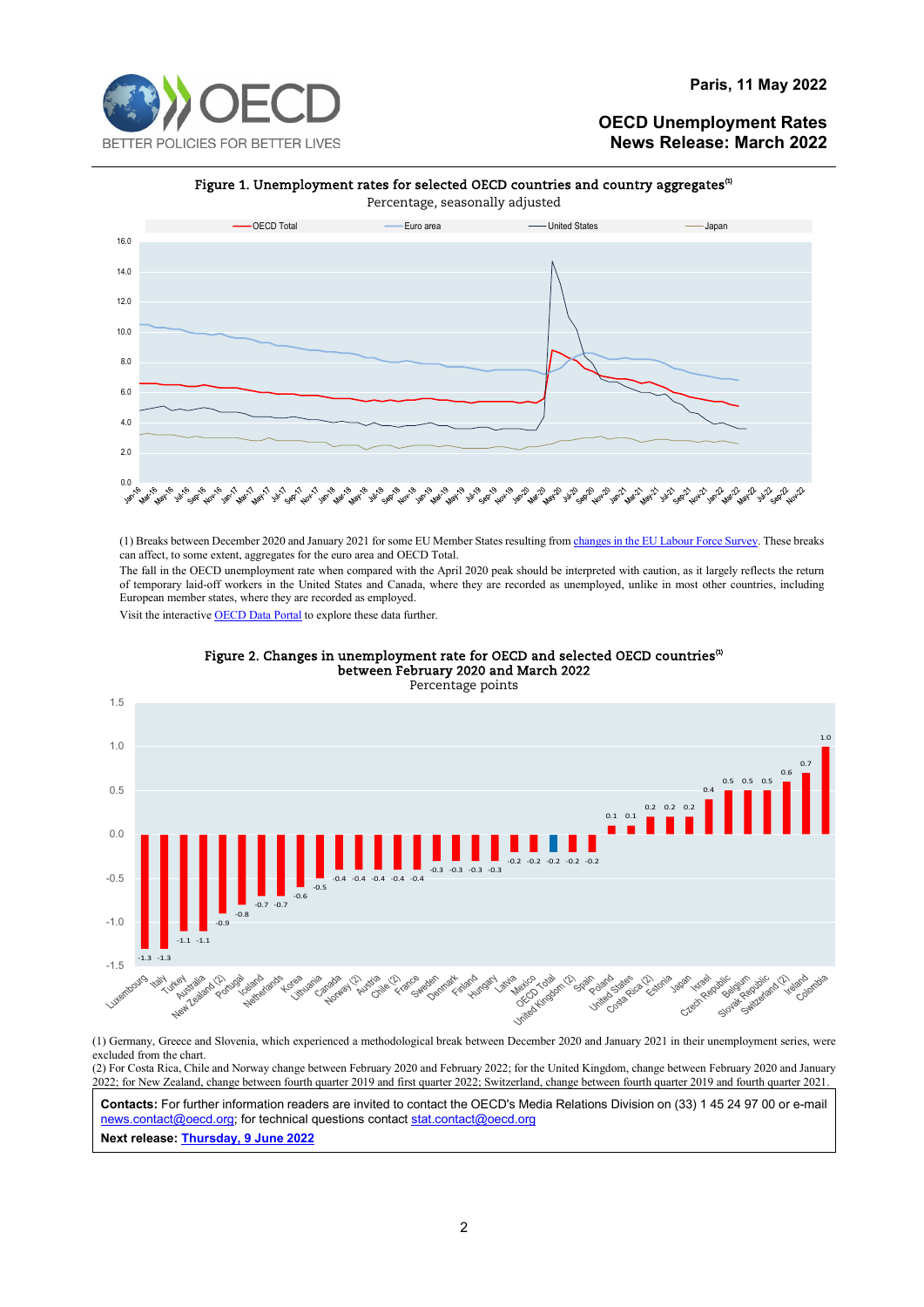

#### **Table 1: OECD Unemployment rates** Percentage of the labour force, seasonally adjusted

|                                                | 2020<br>2021 |            | 2021           |            | 2022        | 2020                         |            | 2021       |            | 2022       |            |                 |                  |
|------------------------------------------------|--------------|------------|----------------|------------|-------------|------------------------------|------------|------------|------------|------------|------------|-----------------|------------------|
|                                                |              |            | Q <sub>2</sub> | Q3         | Q4          | Q1                           | Feb        | Oct        | Nov        | Dec        | Jan        | Feb             | Mar              |
| <b>OECD - Total</b>                            | 7.2          | 6.2        | 6.5            | 5.9        | 5.5         | 5.2                          | 5.3        | 5.6        | 5.5        | 5.4        | 5.4        | 5.2             | 5.1              |
| G7                                             | 6.5          | 5.2        | 5.5            | 5.0        | 4.5         | 4.2                          | 4.2        | 4.7        | 4.5        | 4.3        | 4.4        | 4.2             | 4.1              |
| <b>European Union</b>                          | 7.2          | 7.1        | 7.3            | 6.8        | 6.5         | 6.3                          | 6.7        | 6.6        | 6.5        | 6.4        | 6.3        | 6.3             | 6.2              |
| Euro area                                      | 8.0          | 7.7        | 8.1            | 7.5        | 7.1         | 6.9                          | 7.4        | 7.2        | 7.1        | 7.0        | 6.9        | 6.9             | 6.8              |
|                                                |              |            |                |            |             |                              |            |            |            |            |            |                 |                  |
| Australia                                      | 6.5          | 5.1        | 5.1            | 4.6        | 4.7         | 4.1                          | 5.1        | 5.2        | 4.6        | 4.2        | 4.2        | 4.0             | 4.0              |
| Austria                                        | 6.0          | 6.2        | 6.7            | 5.6        | 5.3         | 4.6                          | 4.6        | 5.8        | 5.2        | 4.8        | 4.8        | 4.8             | 4.2              |
| Belgium                                        | 5.8          | 6.3        | 6.3            | 6.3        | 5.8         | 5.6                          | 5.1        | 5.9        | 5.8        | 5.7        | 5.6        | 5.6             | 5.6              |
| Canada <sup>(1)</sup>                          | 9.6          | 7.5        | 7.9            | 7.2        | 6.3         | 5.8                          | 5.7        | 6.8        | 6.1        | 6.0        | 6.5        | 5.5             | 5.3              |
| Chile                                          | 10.8         | 8.9        | 9.1            | 8.2        | 7.7         | 7.8                          | 8.2        | 7.8        | 7.7        | 7.7        | 7.8        | 7.8             |                  |
| Colombia                                       | 15.9         | 13.4       | 13.9           | 12.8       | 12.5        | 12.3                         | 11.3       | 13.3       | 12.2       | 12.9       | 12.5       | 12.2            | 12.3             |
| Costa Rica                                     | 19.6         | 16.4       | 17.8           | 15.2       | 13.6        | 13.5                         | 13.3       | 14.2       | 13.6       | 13.1       | 13.4       | 13.5            |                  |
| <b>Czech Republic</b>                          | 2.6          | 2.8        | 3.1            | 2.7        | 2.3         | 2.4                          | 1.8        | 2.4        | 2.2        | 2.2        | 2.3        | 2.5             | 2.3              |
| Denmark                                        | 5.7          | 5.1        | 5.1            | 4.8        | 4.6         | 4.5                          | 4.8        | 4.7        | 4.5        | 4.5        | 4.6        | 4.4             | 4.5              |
| Estonia                                        | 6.9          | 6.2        | 6.7            | 5.9        | 5.3         | 5.5                          | 5.2        | 5.2        | 5.3        | 5.4        | 5.8        | 5.4             | 5.4              |
| Finland                                        | 7.7          | 7.7        | 8.1            | 7.5        | 6.9         | 6.6                          | 6.7        | 6.7        | 6.8        | 7.2        | 7.0        | 6.5             | 6.4              |
| France                                         | 8.0          | 7.9        | 8.2            | 7.8        | 7.5         | 7.4                          | 7.8        | 7.5        | 7.4        | 7.5        | 7.4        | 7.4             | 7.4              |
| Germany <sup>(2)</sup>                         | 3.8          | 3.6        | 3.7            | 3.5        | 3.2         | 3.0                          | 3.5        | 3.3        | 3.2        | 3.2        | 3.1        | 3.0             | 2.9              |
| Greece <sup>(2)</sup>                          | 16.4         | 14.8       | 16.1           | 13.6       | 13.1        | 12.9                         | 15.8       | 13.1       | 13.4       | 12.8       | 13.0       | 12.8            | 12.9             |
| Hungary                                        | 4.1          | 4.1        | 4.1            | 3.9        | 3.8         | 3.6                          | 3.5        | 4.0        | 3.8        | 3.6        | 3.8        | 3.7             | 3.2              |
| Iceland                                        | 6.4          | 6.0        | 6.0            | 5.2        | 4.6         | 4.4                          | 5.0        | 4.8        | 4.6        | 4.5        | 4.4        | 4.4             | 4.3              |
| Ireland                                        | 5.9          | 6.3        | 7.0            | 5.5        | 5.2         | 5.3                          | 4.8        | 5.2        | 5.2        | 5.1        | 5.2        | 5.2             | 5.5              |
| Israel                                         | 4.3          | 5.0        | 5.3            | 5.0        | 4.4         | 3.9                          | 3.4        | 4.8        | 4.3        | 4.1        | 3.9        | 3.9             | 3.8              |
| Italy                                          | 9.3          | 9.6        | 9.8            | 9.1        | 9.0         | 8.5                          | 9.6        | 9.2        | 9.0        | 8.8        | 8.6        | 8.5             | 8.3              |
| Japan                                          | 2.8          | 2.8        | 2.9            | 2.8        | 2.7         | 2.7                          | 2.4        | 2.7        | 2.8        | 2.7        | 2.8        | 2.7             | 2.6              |
| Korea                                          | 3.9          | 3.7        | 3.7            | 3.2        | 3.4         | 3.0                          | 3.3        | 3.2        | 3.2        | 3.8        | 3.6        | 2.7             | 2.7              |
| Latvia                                         | 8.1          | 7.6        | 7.8            | 7.4        | 7.3         | 7.2                          | 7.2        | 7.2        | 7.3        | 7.4        | 7.3        | 7.2             | 7.0              |
| Lithuania                                      | 8.5          | 7.1        | 7.5<br>5.5     | 6.7        | 6.7         | 7.0                          | 7.4        | 6.8        | 6.7        | 6.6        | 7.0        | 7.0             | 6.9              |
| Luxembourg                                     | 6.7          | 5.5        |                | 5.2        | 4.9         | 4.6                          | 5.8        | 5.0        | 4.9        | 4.9        | 4.7        | 4.6             | 4.5              |
| Mexico <sup>(3)</sup>                          | 4.4          | 4.1<br>4.2 | 4.3<br>4.4     | 4.0<br>4.1 | 3.8         | 3.5                          | 3.5<br>4.0 | 3.8        | 3.7        | 3.9<br>3.8 | 3.5        | 3.7<br>3.4      | 3.3              |
| Netherlands                                    | 4.9          | 3.8        |                | 3.3        | 3.8<br>3.2  | 3.4<br>3.2                   |            | 3.9        | 3.7        |            | 3.6        |                 | 3.3              |
| New Zealand                                    | 4.6          | 4.3        | 4.0<br>4.9     | 4.0        | 3.5         |                              | 3.5        | 3.6        |            | 3.3        | 3.1        | 3.1             |                  |
| Norway<br>Poland                               | 4.6<br>3.2   | 3.4        | 3.5            | 3.2        | 3.1         | u.<br>3.0                    | 2.9        | 3.1        | 3.5<br>3.1 | 3.1        | 3.0        | 3.0             | u,<br>3.0        |
| Portugal                                       | 7.1          | 6.6        | 6.9            | 6.4        | 6.1         | 5.7                          | 6.5        | 6.4        | 6.2        | 5.8        | 5.8        | 5.6             | 5.7              |
| Slovak Republic                                | 6.7          | 6.8        | 7.0            | 6.7        | 6.6         | 6.5                          | 6.0        | 6.6        | 6.6        | 6.6        | 6.6        | 6.5             | 6.5              |
| Slovenia <sup>(2)</sup>                        |              | 4.8        | 4.6            | 4.5        |             | 4.1                          | 4.2        | 4.7        | 4.6        | 4.4        | 4.2        | 4.1             | 4.0              |
| Spain                                          | 5.0<br>15.5  | 14.8       | 15.4           | 14.6       | 4.6<br>13.6 | 13.4                         | 13.7       | 13.8       | 13.5       | 13.4       | 13.3       | 13.4            | 13.5             |
| Sweden                                         | 8.5          | 8.8        | 9.2            | 8.6        | 8.2         | 7.7                          | 7.9        | 8.4        | 8.2        | 7.9        | 8.0        | 7.4             | 7.6              |
| Switzerland                                    | 4.8          | 5.1        | 5.2            | 5.0        | 4.7         |                              |            |            |            |            |            |                 |                  |
| Turkey                                         | 13.1         | 12.0       | 12.4           | 11.3       | 11.3        | $\ddot{\phantom{1}}$<br>11.4 | 12.6       | 11.2       | 11.3       | 11.4       | 11.5       | 11.1            | $11.5$           |
|                                                |              |            |                |            |             |                              |            |            |            |            |            |                 |                  |
|                                                |              |            |                |            |             |                              |            |            |            |            |            |                 |                  |
| United Kingdom<br>United States <sup>(4)</sup> | 4.6<br>8.1   | 4.4<br>5.4 | 4.7<br>5.9     | 4.3<br>5.1 | 4.1<br>4.2  | $\ddot{\phantom{a}}$<br>3.8  | 4.0<br>3.5 | 4.1<br>4.6 | 4.1<br>4.2 | 3.9<br>3.9 | 3.8<br>4.0 | $\ldots$<br>3.8 | $\ddotsc$<br>3.6 |

..: not available

Notes:

(1) Canada: Unemployment rate for April 2022 was 5.2%.

(2) Germany, Greece and Slovenia: data prior to January 2021 are not compliant with the new Integrated European Social Statistics (IESS) Framework Regulation.

(3) Mexico: April, May and June 2020 monthly figures are based on the INEGI Encuesta Telefónica de Ocupación y Empleo (ETOE) phone survey. These data are not strictly comparable with the results for earlier months. Data from July 2020 are based on the new Encuesta Nacional de Ocupación y Empleo (ENOE) survey, combining telephone and face-to-face interviews.

(4) United States: Unemployment rate for April 2022 was 3.6%.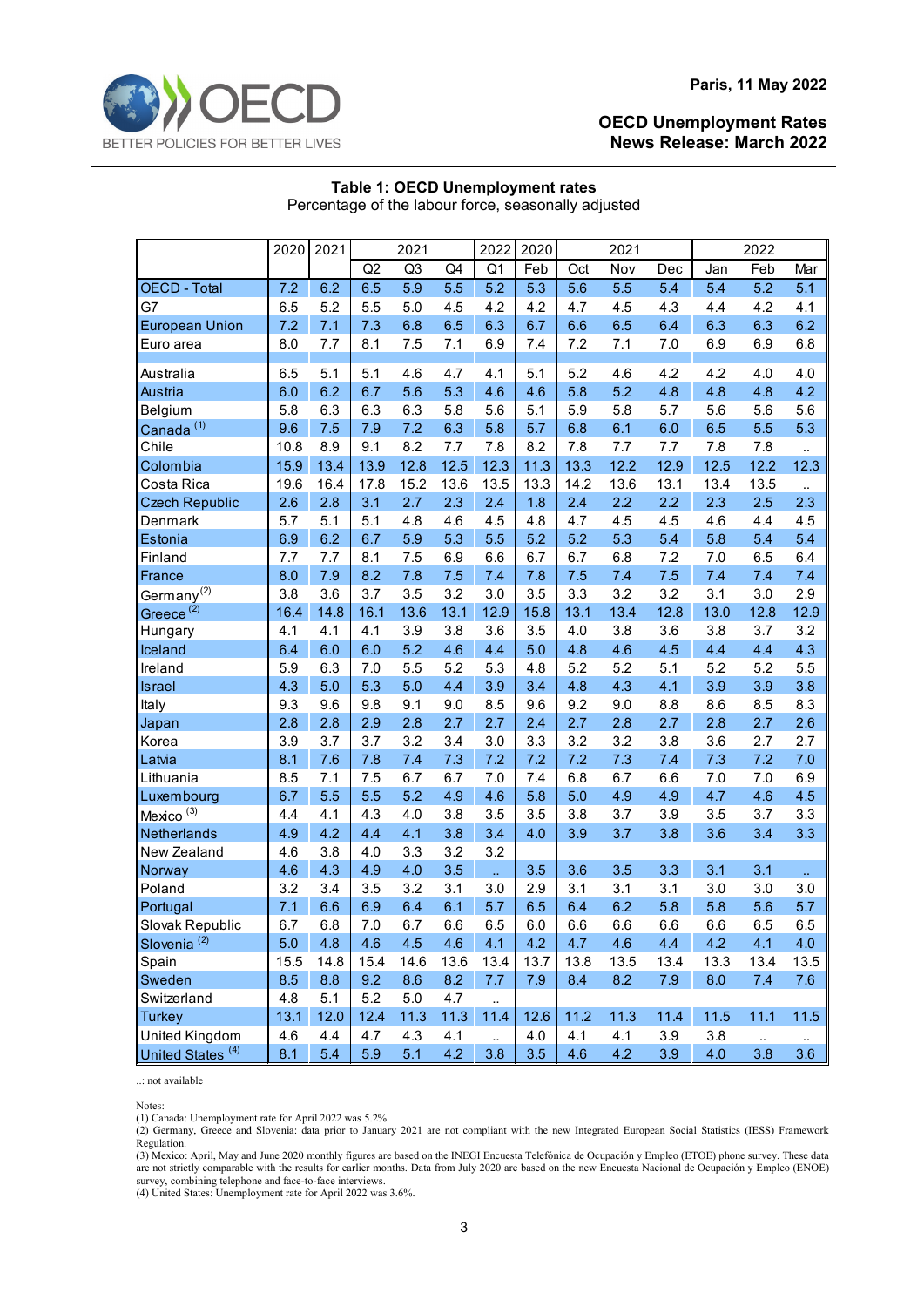

| Percentage of the labour force of each group, seasonally adjusted |       |       |      |                   |      |           |                  |      |         |      |                  |       |          |           |  |
|-------------------------------------------------------------------|-------|-------|------|-------------------|------|-----------|------------------|------|---------|------|------------------|-------|----------|-----------|--|
|                                                                   | Women |       |      |                   |      |           |                  |      |         |      | Men              |       |          |           |  |
|                                                                   | 2020  | 2021  | 2021 | 2022              |      | 2022      |                  | 2020 | 2021    | 2021 | 2022             |       | 2022     |           |  |
|                                                                   |       |       | Q4   | Q <sub>1</sub>    | Jan  | Feb       | Mar              |      |         | Q4   | Q1               | Jan   | Feb      | Mar       |  |
| OECD - Total                                                      | 7.4   | 6.4   | 5.7  | 5.4               | 5.6  | 5.4       | 5.3              | 6.9  | 6.0     | 5.3  | 5.1              | 5.2   | 5.1      | 5.0       |  |
| G7                                                                | 6.6   | 5.1   | 4.4  | 4.2               | 4.3  | 4.2       | 4.0              | 6.4  | 5.3     | 4.6  | 4.3              | 4.4   | 4.2      | 4.1       |  |
| <b>European Union</b>                                             | 7.5   | 7.4   | 6.7  | 6.6               | 6.7  | 6.6       | 6.6              | 7.0  | 6.8     | 6.3  | 6.0              | 6.1   | 6.0      | 5.9       |  |
| Euro area                                                         | 8.3   | 8.1   | 7.4  | 7.3               | 7.3  | $7.3$     | 7.2              | 7.7  | 7.4     | 6.8  | 6.5              | 6.6   | 6.5      | 6.5       |  |
| Australia                                                         | 6.4   | 5.0   | 4.8  | 3.8               | 4.0  | 3.8       | 3.7              | 6.6  | 5.2     | 4.6  | 4.3              | 4.3   | 4.2      | 4.2       |  |
| Austria                                                           | 5.9   | 6.1   | 5.3  | 4.4               | 4.3  | 4.7       | 4.1              | 6.1  | 6.3     | 5.3  | 4.8              | 5.3   | 4.8      | 4.4       |  |
| Belgium                                                           | 5.5   | 5.9   | 4.8  | 4.5               | 4.5  | 4.5       | 4.6              | 6.0  | 6.6     | 6.7  | 6.6              | 6.7   | 6.6      | 6.6       |  |
| Canada                                                            | 9.5   | 7.2   | 6.0  | 5.8               | 6.6  | 5.3       | 5.5              | 9.6  | 7.7     | 6.6  | 5.8              | 6.5   | 5.7      | 5.2       |  |
| Chile                                                             | 11.0  | 9.2   | 8.0  | 8.2               | 8.3  | 8.2       | $\ddotsc$        | 10.6 | 8.6     | 7.5  | 7.5              | 7.4   | 7.5      | $\ddotsc$ |  |
| Colombia                                                          | 20.1  | 17.5  | 16.3 | 15.7              | 16.4 | 15.0      | 15.8             | 12.8 | 10.4    | 9.7  | 9.9              | 9.8   | 10.1     | 9.7       |  |
| Costa Rica                                                        | 25.7  | 22.0  | 17.3 | 17.5              | 17.6 | 17.5      | $\ddotsc$        | 15.6 | 12.7    | 11.1 | 10.8             | 10.5  | 10.8     | $\ldots$  |  |
| <b>Czech Republic</b>                                             | 3.0   | 3.4   | 2.7  | 3.0               | 2.9  | 3.2       | 2.8              | 2.2  | 2.3     | 1.9  | 2.0              | 1.9   | 2.0      | 2.0       |  |
| Denmark                                                           | 6.0   | 5.2   | 4.5  | 4.6               | 4.5  | 4.5       | 4.7              | 5.4  | $5.0\,$ | 4.6  | 4.5              | 4.7   | 4.4      | 4.3       |  |
| Estonia                                                           | 6.7   | 5.6   | 4.9  | 5.1               | 5.1  | 5.1       | 5.1              | 7.1  | 6.8     | 5.7  | 5.9              | 6.4   | 5.7      | 5.7       |  |
| Finland                                                           | 7.4   | 7.1   | 6.5  | 6.4               | 6.8  | 6.1       | 6.3              | 8.1  | 8.2     | 7.2  | 6.9              | 7.2   | 6.9      | 6.6       |  |
| France                                                            | 8.0   | 7.8   | 7.4  | 7.5               | 7.5  | 7.5       | 7.5              | 8.1  | 8.0     | 7.6  | 7.3              | 7.4   | 7.3      | 7.2       |  |
| Germany <sup>(1)</sup>                                            | 3.4   | 3.2   | 2.8  | 2.7               | 2.7  | 2.7       | 2.7              | 4.2  | 3.9     | 3.6  | 3.3              | 3.4   | 3.3      | 3.2       |  |
| Greece <sup>(1)</sup>                                             | 19.9  | 19.0  | 17.3 | 16.6              | 17.2 | 16.3      | 16.3             | 13.7 | 11.4    | 9.7  | 10.0             | 9.7   | 10.0     | 10.2      |  |
| Hungary                                                           | 4.2   | 4.2   | 4.0  | 3.4               | 3.9  | 3.6       | 2.7              | 4.1  | 3.9     | 3.6  | 3.7              | 3.7   | 3.8      | 3.7       |  |
| Iceland                                                           | 6.3   | 6.5   | 4.6  | 4.5               | 4.5  | 4.5       | 4.5              | 6.6  | 5.7     | 4.6  | 4.2              | 4.3   | 4.2      | 4.2       |  |
| Ireland                                                           | 5.9   | 6.2   | 5.2  | 5.5               | 5.4  | 5.4       | 5.8              | 5.8  | 6.3     | 5.2  | 5.1              | 5.1   | 5.0      | 5.3       |  |
| <b>Israel</b>                                                     | 4.1   | 4.9   | 4.3  | 4.1               | 4.0  | 4.1       | 4.1              | 4.5  | 5.0     | 4.5  | 3.7              | 3.8   | 3.7      | 3.5       |  |
| Italy                                                             | 10.3  | 10.7  | 10.0 | 9.6               | 9.7  | 9.8       | 9.2              | 8.6  | 8.7     | 8.2  | 7.6              | 7.8   | 7.5      | 7.6       |  |
| Japan                                                             | 2.5   | 2.5   | 2.5  | 2.4               | 2.4  | 2.4       | 2.4              | 3.0  | 3.1     | 2.9  | 2.9              | 3.0   | 3.0      | 2.7       |  |
| Korea                                                             | 4.0   | 3.8   | 3.7  | 3.2               | 4.2  | 2.6       | 2.8              | 3.9  | 3.6     | 3.2  | 2.9              | 3.2   | 2.8      | 2.6       |  |
| Latvia                                                            | 7.1   | 6.6   | 6.6  | 6.6               | 6.7  | 6.6       | 6.6              | 9.1  | 8.5     | 8.0  | 7.8              | 8.0   | 7.8      | 7.5       |  |
| Lithuania                                                         | 7.7   | 6.6   | 5.8  | 5.9               | 6.0  | 5.9       | 5.8              | 9.3  | 7.6     | 7.6  | 8.0              | 8.0   | 8.0      | 8.0       |  |
| Luxembourg                                                        | 6.8   | 6.0   | 5.2  | 4.9               | 5.0  | 4.9       | 4.8              | 6.5  | 5.0     | 4.6  | 4.3              | 4.4   | 4.3      | 4.2       |  |
| Mexico <sup>(2)</sup>                                             | 4.2   | 4.1   | 4.0  | 3.5               | 3.4  | 3.8       | 3.2              | 4.6  | 4.1     | 3.7  | 3.5              | 3.6   | 3.6      | 3.4       |  |
| Netherlands                                                       | 5.1   | 4.5   | 4.1  | 3.7               | 3.9  | 3.6       | 3.6              | 4.6  | 4.0     | 3.6  | 3.3              | 3.4   | 3.3      | 3.1       |  |
| New Zealand                                                       | 5.0   | 3.9   | 3.3  | 3.3               |      |           |                  | 4.3  | 3.7     | 3.1  | 3.1              |       |          |           |  |
| Norway                                                            | 4.4   | 4.0   | 3.3  | u,                | 2.9  | 2.8       | u,               | 4.8  | 4.6     | 3.7  | ú,               | 3.4   | 3.4      | цý,       |  |
| Poland                                                            | 3.3   | 3.4   | 3.1  | 3.0               | 2.9  | 3.0       | 3.1              | 3.1  | 3.4     | 3.1  | 3.0              | 3.1   | 3.0      | 3.0       |  |
| Portugal                                                          | 7.4   | 6.9   | 6.3  | 6.2               | 6.0  | 6.2       | 6.4              | 6.8  | 6.3     | 5.9  | 5.2              | 5.5   | 5.1      | 5.0       |  |
| Slovak Republic                                                   | 7.1   | $7.0$ | 6.5  | 6.4               | 6.4  | 6.4       | 6.3              | 6.2  | 6.7     | 6.7  | 6.7              | 6.7   | 6.7      | 6.6       |  |
| Slovenia <sup>(1)</sup>                                           | 5.7   | 5.4   | 5.1  | 4.6               | 4.8  | 4.6       | 4.4              | 4.4  | 4.3     | 4.2  | 3.7              | 3.7   | 3.6      | 3.7       |  |
| Spain                                                             | 17.4  | 16.7  | 15.3 | 15.1              | 15.0 | 15.1      | 15.3             | 13.9 | 13.1    | 12.0 | 11.8             | 11.8  | 11.8     | 11.9      |  |
| Sweden                                                            | 8.5   | 9.1   | 8.8  | 8.3               | 9.0  | 7.3       | 8.5              | 8.5  | 8.5     | 7.7  | 7.1              | 7.1   | 7.4      | 6.8       |  |
| Switzerland                                                       | 5.0   | 5.3   | 4.6  |                   |      |           |                  | 4.7  | 4.9     | 4.8  |                  |       |          |           |  |
| <b>Turkey</b>                                                     | 14.8  | 14.7  | 14.1 | $\ddotsc$<br>13.7 | 13.7 | 13.4      | 13.9             | 12.4 | 10.7    | 9.9  | <br>10.2         | 10.5  | 9.9      | 10.3      |  |
| United Kingdom                                                    | 4.3   | 4.3   | 3.9  |                   | 3.6  |           |                  | 4.8  | 4.7     | 4.2  |                  | $4.0$ |          |           |  |
| <b>United States</b>                                              | 8.4   | 5.2   | 4.2  | $\ldots$<br>3.8   | 3.9  | $\ddotsc$ | $\ddotsc$<br>3.6 | 7.8  | $5.5\,$ | 4.2  | $\ddotsc$<br>3.8 | 4.1   | $\ldots$ | $\cdot$ . |  |
|                                                                   |       |       |      |                   |      | 3.9       |                  |      |         |      |                  |       | 3.8      | 3.6       |  |

#### **Table 2: Unemployment rates by sex** Percentage of the labour force of each group, seasonally adjusted

..: not available

Notes:

(1) Germany, Greece and Slovenia: data prior to January 2021 are not compliant with the new Integrated European Social Statistics (IESS) Framework Regulation. (2) Mexico: April, May and June 2020 monthly figures are based on the INEGI ETOE phone survey. These data are not strictly comparable with the results for earlier months. Data from July 2020 are based on the New ENOE survey, combining telephone and face-to-face interviews.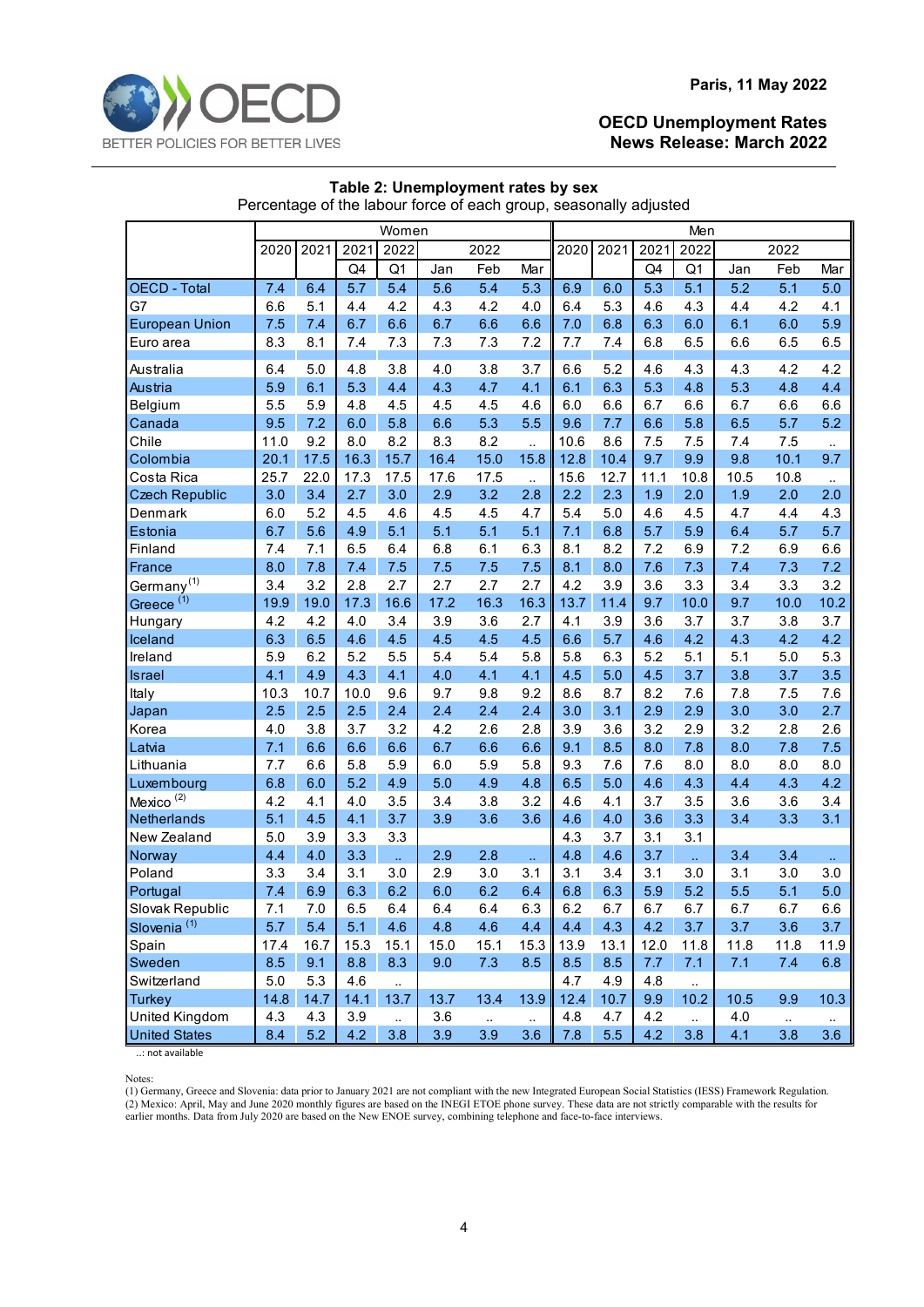

#### **Paris, 11 May 2022**

#### **OECD Unemployment Rates News Release: March 2022**

#### **Table 3: Unemployment rates by age group** Percentage of the labour force of each group, seasonally adjusted

|                                          | Youth (15-24) |      |      |                |      |           |                      | Prime-age and Older Workers (25+) |      |              |                |      |           |           |
|------------------------------------------|---------------|------|------|----------------|------|-----------|----------------------|-----------------------------------|------|--------------|----------------|------|-----------|-----------|
|                                          | 2020          | 2021 | 2021 | 2022           |      | 2022      |                      | 2020                              | 2021 | 2022<br>2021 |                | 2022 |           |           |
|                                          |               |      | Q4   | Q <sub>1</sub> | Jan  | Feb       | Mar                  |                                   |      | Q4           | Q <sub>1</sub> | Jan  | Feb       | Mar       |
| <b>OECD</b> - Total                      | 15.2          | 12.8 | 11.5 | 11.1           | 11.3 | 11.1      | 10.9                 | 6.2                               | 5.3  | 4.7          | 4.5            | 4.6  | 4.5       | 4.4       |
| G7                                       | 13.8          | 10.6 | 9.3  | 9.1            | 9.4  | 9.0       | 8.9                  | 5.6                               | 4.5  | 3.9          | 3.6            | 3.7  | 3.6       | 3.5       |
| <b>European Union</b>                    | 17.3          | 16.7 | 14.8 | 14.0           | 14.2 | 14.0      | 13.9                 | 6.3                               | 6.2  | 5.7          | 5.5            | 5.6  | 5.5       | 5.5       |
| Euro area                                | 17.7          | 16.9 | 14.8 | 14.1           | 14.3 | 14.0      | 13.9                 | 7.0                               | 6.8  | 6.4          | 6.2            | 6.2  | 6.2       | 6.1       |
| Australia                                | 14.3          | 11.3 | 11.1 | 8.9            | 9.0  | 9.3       | 8.3                  | 5.0                               | 4.0  | 3.5          | 3.2            | 3.3  | 3.1       | 3.2       |
| Austria                                  | 11.7          | 11.0 | 9.5  | 8.2            | 9.1  | 8.7       | 6.9                  | 5.3                               | 5.6  | 4.8          | 4.2            | 4.3  | 4.3       | 3.9       |
| Belgium <sup>(1)</sup>                   | 15.9          | 18.2 | 15.5 | 13.5           | 13.5 | 13.5      | 13.5                 | 5.0                               | 5.3  | 5.0          | 5.0            | 4.9  | 5.0       | 5.0       |
| Canada                                   | 20.0          | 13.6 | 10.7 | 11.4           | 13.6 | 10.9      | 9.8                  | 7.9                               | 6.5  | 5.6          | 4.9            | 5.4  | 4.6       | 4.6       |
| Chile                                    | 24.7          | 20.0 | 16.9 | 17.2           | 16.7 | 17.2      | $\ddot{\phantom{a}}$ | 9.6                               | 7.9  | 7.0          | 7.0            | 7.0  | 7.0       |           |
| Colombia                                 | 27.3          | 24.1 | 22.4 | 23.5           | 23.8 | 24.2      | 22.5                 | 13.7                              | 11.4 | 10.7         | 10.3           | 10.5 | 10.0      | 10.4      |
| Costa Rica                               | 42.4          | 39.4 | 35.7 | 35.1           | 35.5 | 35.1      | ٠.                   | 15.8                              | 12.5 | 10.1         | 10.0           | 9.9  | 10.0      | $\ddotsc$ |
| <b>Czech Republic</b>                    | 7.9           | 8.2  | 7.1  | 6.9            | 6.4  | 7.3       | 6.9                  | 2.3                               | 2.5  | 2.0          | 2.2            | 2.1  | 2.3       | 2.1       |
| Denmark                                  | 11.6          | 10.9 | 10.2 | 10.1           | 10.0 | 10.1      | 10.3                 | 4.7                               | 4.1  | 3.7          | 3.6            | 3.7  | 3.5       | 3.5       |
| Estonia                                  | 18.3          | 16.9 | 17.3 | 18.8           | 19.5 | 18.4      | 18.4                 | 6.0                               | 5.4  | 4.4          | 4.5            | 4.7  | 4.4       | 4.4       |
| Finland                                  | 20.8          | 17.1 | 14.9 | 13.7           | 15.0 | 13.9      | 12.2                 | 6.0                               | 6.5  | 5.9          | 5.7            | 6.0  | 5.5       | 5.7       |
| France                                   | 21.4          | 18.9 | 16.6 | 16.3           | 16.2 | 16.4      | 16.3                 | 6.6                               | 6.6  | 6.4          | 6.4            | 6.4  | 6.4       | 6.3       |
| Germany <sup>(2)</sup>                   | 7.1           | 7.0  | 5.8  | 5.5            | 5.6  | 5.5       | 5.5                  | 3.5                               | 3.2  | 2.9          | 2.7            | 2.8  | 2.7       | 2.6       |
| Greece <sup>(2)</sup>                    | 35.4          | 35.5 | 31.9 | 31.2           | 35.6 | 30.8      | 27.2                 | 15.5                              | 13.8 | 12.2         | 12.0           | 12.0 | 11.9      | 12.2      |
| Hungary                                  | 12.4          | 13.4 | 12.8 | 10.5           | 11.7 | 10.6      | 9.2                  | 3.5                               | 3.4  | 3.2          | 3.1            | 3.2  | 3.2       | 2.8       |
| Iceland                                  | 11.9          | 12.3 | 9.1  | 9.4            | 9.3  | 9.4       | 9.4                  | 5.5                               | 5.0  | 3.9          | 3.5            | 3.5  | 3.5       | 3.4       |
| Ireland                                  | 15.9          | 14.7 | 12.1 | 12.7           | 13.0 | 12.7      | 12.3                 | 4.6                               | 5.1  | 4.1          | 4.1            | 4.0  | 3.9       | 4.4       |
| $\overline{\phantom{a}}$ Israel $^{(3)}$ | 7.9           | 7.7  | 7.5  | 6.3            | 5.8  | 6.5       | 6.5                  | 3.7                               | 4.5  | 4.1          | 3.1            | 3.3  | 3.2       | 2.9       |
| Italy                                    | 29.5          | 29.9 | 27.1 | 24.5           | 24.8 | 24.2      | 24.5                 | 8.1                               | 8.3  | 7.9          | $\ddotsc$      |      | $\ddotsc$ | $\cdot$ . |
| Japan                                    | 4.5           | 4.6  | 4.8  | 4.2            | 4.8  | 3.8       | 4.0                  | 2.6                               | 2.7  | 2.6          | 2.6            | 2.6  | 2.6       | 2.5       |
| Korea                                    | 10.5          | 8.5  | 7.7  | 7.7            | 8.0  | 7.5       | 7.6                  | 3.6                               | 3.4  | 3.2          | 2.7            | 3.4  | 2.4       | 2.4       |
| Latvia                                   | 14.8          | 14.8 | 12.3 | 10.3           | 10.8 | 10.3      | 9.8                  | 7.7                               | 7.1  | 7.0          | 7.0            | 7.1  | 7.0       | 6.9       |
| Lithuania                                | 19.5          | 14.4 | 10.6 | 11.5           | 11.5 | 11.5      | 11.5                 | 7.7                               | 6.6  | 6.4          | 6.6            | 6.6  | 6.6       | 6.6       |
| Luxembourg                               | 22.7          | 17.7 | 15.6 | 14.3           | 14.6 | 14.4      | 14.0                 | 5.4                               | 4.4  | 4.0          | 3.8            | 3.8  | 3.8       | 3.7       |
| Mexico <sup>(4)</sup>                    | 8.1           | 8.1  | 7.6  | 6.6            | 6.7  | 6.6       | 6.3                  | 3.7                               | 3.4  | 3.0          | 2.9            | 2.9  | 3.1       | 2.8       |
| Netherlands                              | 10.6          | 9.4  | 8.0  | 7.3            | 7.6  | 7.3       | 7.1                  | 3.7                               | 3.2  | 2.9          | 2.6            | 2.8  | 2.6       | 2.5       |
| New Zealand                              | 12.4          | 10.5 | 8.8  | 9.6            |      |           |                      | 3.3                               | 2.7  | 2.2          | 2.1            |      |           |           |
| Norway                                   | 11.5          | 10.9 | 9.5  | ä.             | 8.8  | 8.1       | u,                   | 3.6                               | 3.3  | 2.6          | u,             | 2.3  | 2.3       | u.        |
| Poland                                   | 10.9          | 11.9 | 9.6  | 9.2            | 9.3  | 9.1       | 9.1                  | 2.7                               | 2.8  | 2.7          | 2.6            | 2.6  | 2.6       | 2.6       |
| Portugal                                 | 22.9          | 23.1 | 21.8 | 20.8           | 20.6 | 20.2      | 21.6                 | 6.0                               | 5.5  | 5.1          | 4.7            | 4.8  | 4.7       | 4.7       |
| Slovak Republic                          | 20.3          | 20.6 | 19.1 | 18.9           | 19.0 | 18.9      | 18.8                 | 5.8                               | 6.1  | 5.9          | 5.8            | 5.9  | 5.8       | 5.8       |
| Slovenia <sup>(1)(2)</sup>               | 14.4          | 13.1 | 10.1 | 8.0            | 8.0  | 8.0       | 8.0                  | 4.4                               | 4.2  | 4.2          | 3.8            | 3.9  | 3.8       | 3.7       |
| Spain                                    | 38.3          | 35.0 | 31.4 | 29.9           | 30.4 | 29.8      | 29.6                 | 14.0                              | 13.4 | 12.3         | 12.2           | 12.1 | 12.2      | 12.3      |
| Sweden                                   | 23.2          | 24.8 | 24.1 | 22.2           | 21.7 | 22.2      | 22.7                 | 6.7                               | 6.8  | 6.2          | 5.8            | 6.2  | 5.5       | 5.7       |
| Switzerland                              | 8.6           | 8.9  | 8.4  | ä.             |      |           |                      | 4.3                               | 4.6  | 4.2          | $\ddotsc$      |      |           |           |
| <b>Turkey</b>                            | 24.9          | 22.8 | 21.4 | 21.1           | 21.3 | 20.7      | 21.2                 | 11.1                              | 10.1 | 9.5          | 9.7            | 9.8  | 9.4       | 9.8       |
| <b>United Kingdom</b>                    | 13.8          | 12.3 | 11.2 | $\mathbb{Z}^2$ | 11.3 | $\ddotsc$ | $\ddotsc$            | 3.3                               | 3.4  | 3.1          | $\ddotsc$      | 2.8  | $\ddotsc$ | $\ddotsc$ |
| <b>United States</b>                     | 15.1          | 9.7  | 8.4  | 8.3            | 8.3  | 8.3       | 8.2                  | 7.1                               | 4.7  | 3.6          | 3.1            | 3.3  | 3.2       | 2.9       |

..: not available

Notes:

(1) Belgium and Slovenia: For youth unemployment, quarterly data are shown.

(2) Germany, Greece and Slovenia: data prior to January 2021 are not compliant with the new Integrated European Social Statistics (IESS) Framework Regulation.

(3) Israel: Data shown in this table are not seasonally adjusted.

(4) Mexico: April, May and June 2020 monthly figures are based on the INEGI ETOE phone survey. These data are not strictly comparable with the results for earlier months. Data from July 2020 are based on the New ENOE survey, combining telephone and face-to-face interviews.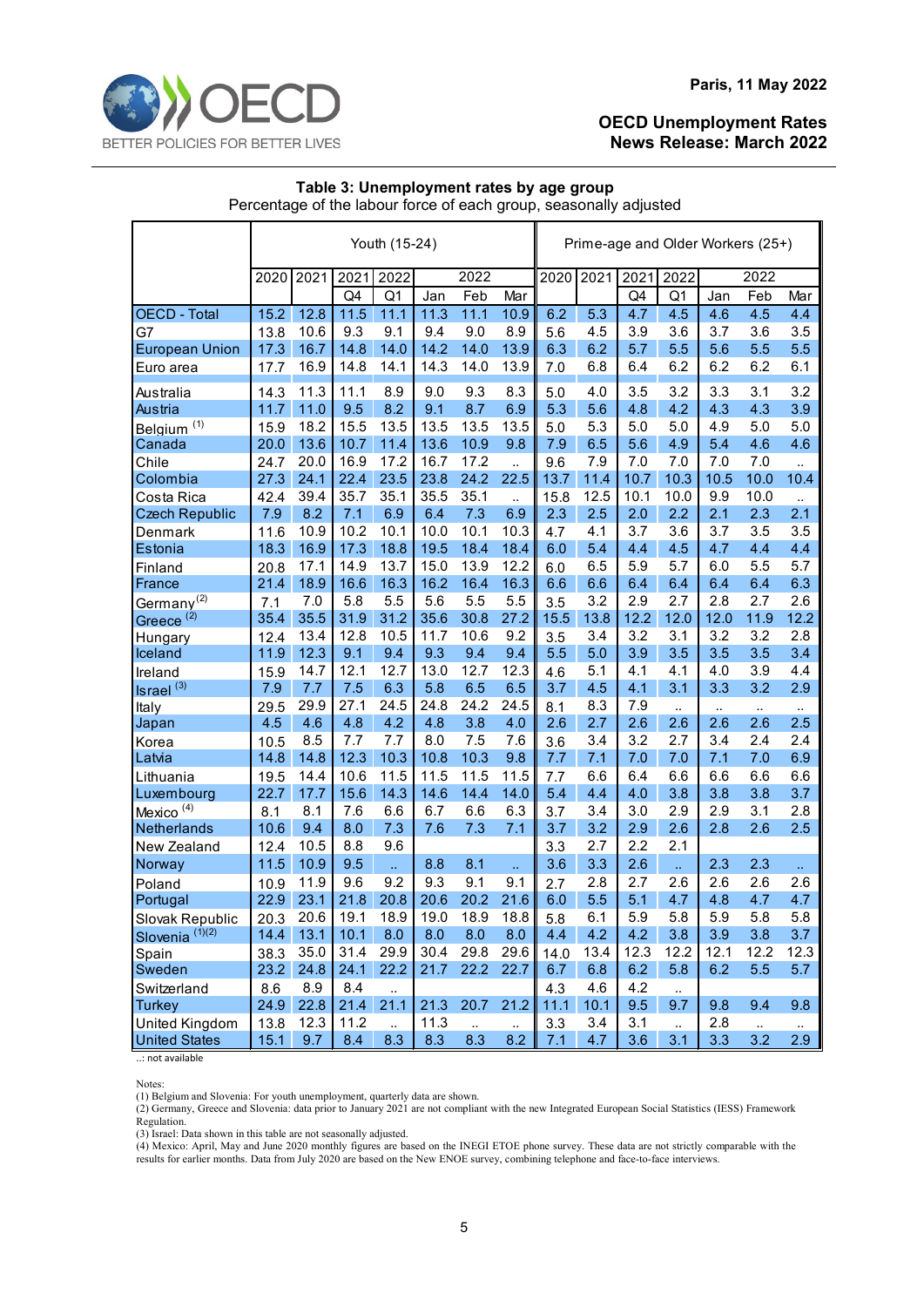

| Thousands of persons, seasonally adjusted |        |        |                |        |                  |                 |                |                  |        |  |  |
|-------------------------------------------|--------|--------|----------------|--------|------------------|-----------------|----------------|------------------|--------|--|--|
|                                           | 2020   | 2021   | 2021           |        | 2022             | 2021            |                | 2022             |        |  |  |
|                                           |        |        | Q <sub>3</sub> | Q4     | Q1               | Dec             | Jan            | Feb              | Mar    |  |  |
| <b>OECD</b> - Total                       | 46,898 | 41,020 | 39,385         | 36,876 | 35,314           | 36,096          | 36,142         | 35,184           | 34,605 |  |  |
| G7                                        | 24,658 | 19,872 | 19,149         | 17,277 | 16,260           | 16,605          | 16,802         | 16,258           | 15,720 |  |  |
| <b>European Union</b>                     | 15,270 | 14,958 | 14,541         | 13,887 | 13,476           | 13,719          | 13,594         | 13,459           | 13,374 |  |  |
| Euro area                                 | 12,924 | 12,619 | 12,294         | 11,712 | 11,355           | 11,571          | 11,441         | 11,350           | 11,274 |  |  |
| Australia                                 | 878    | 701    | 627            | 640    | 565              | 576             | 582            | 563              | 551    |  |  |
| Austria                                   | 271    | 284    | 259            | 244    | 213              | 222             | 223            | 221              | 195    |  |  |
| Belgium                                   | 291    | 324    | 326            | 303    | 295              | 299             | 295            | 294              | 296    |  |  |
| Canada                                    | 1,897  | 1,520  | 1,470          | 1,298  | 1,193            | 1,236           | 1,342          | 1,136            | 1,100  |  |  |
| Chile                                     | 938    | 806    | 747            | 721    | 739              | 717             | 731            | 739              |        |  |  |
| Colombia                                  | 3,731  | 3,330  | 3,193          | 3,074  | 3,016            | 2,963           | 3,036          | 2,983            | 3,027  |  |  |
| Costa Rica                                | 468    | 401    | 375            | 331    | 329              | 320             | 325            | 329              |        |  |  |
| <b>Czech Republic</b>                     | 137    | 150    | 143            | 121    | 126              | 115             | 122            | 133              | 123    |  |  |
| Denmark                                   | 171    | 155    | 145            | 141    | 139              | 139             | 141            | 136              | 139    |  |  |
| Estonia                                   | 48     | 43     | 41             | 37     | 40               | 38              | 41             | 39               | 39     |  |  |
| Finland                                   | 209    | 212    | 207            | 191    | 186              | 203             | 196            | 182              | 180    |  |  |
| France                                    | 2,381  | 2,365  | 2,341          | 2,251  | 2,244            | 2,270           | 2,255          | 2,248            | 2,228  |  |  |
| Germany <sup>(1)</sup>                    | 1,664  | 1,536  | 1,488          | 1,394  | 1,307            | 1,365           | 1,335          | 1,306            | 1,280  |  |  |
| Greece <sup>(1)</sup>                     | 761    | 678    | 640            | 613    | 605              | 597             | 598            | 608              | 609    |  |  |
| Hungary                                   | 198    | 196    | 188            | 186    | 174              | 177             | 184            | 180              | 157    |  |  |
| Iceland                                   | 13     | 13     | 11             | 10     | $\boldsymbol{9}$ | 10 <sub>1</sub> | $\overline{9}$ | $\boldsymbol{9}$ | 9      |  |  |
| Ireland                                   | 139    | 158    | 142            | 136    | 139              | 135             | 137            | 135              | 146    |  |  |
| <b>Israel</b>                             | 177    | 206    | 210            | 188    | 166              | 175             | 166            | 168              | 164    |  |  |
| Italy                                     | 2,296  | 2,371  | 2,260          | 2,251  | 2,116            | 2,209           | 2,151          | 2,122            | 2,074  |  |  |
| Japan                                     | 1,922  | 1,946  | 1,917          | 1,877  | 1,860            | 1,870           | 1,910          | 1,880            | 1,790  |  |  |
| Korea                                     | 1,108  | 1,037  | 890            | 971    | 862              | 1,077           | 1,038          | 780              | 770    |  |  |
| Latvia                                    | 79     | 71     | 69             | 68     | 67               | 69              | 68             | 67               | 66     |  |  |
| Lithuania                                 | 126    | 105    | 99             | 99     | 103              | 97              | 102            | 103              | 103    |  |  |
| Luxembourg                                | 21     | 18     | 17             | 16     | 15               | 16              | 15             | 15               | 14     |  |  |
| Mexico <sup>(2)</sup>                     | 2,340  | 2,372  | 2,328          | 2,231  | 2,065            | 2,276           | 2,056          | 2,180            | 1,959  |  |  |
| Netherlands                               | 465    | 408    | 399            | 370    | 339              | 369             | 354            | 336              | 327    |  |  |
| New Zealand                               | 132    | 110    | 98             | 93     | 94               |                 |                |                  |        |  |  |
| <b>Norway</b>                             | 131    | 123    | 115            | 101    |                  | 96              | 91             | 90               |        |  |  |
| Poland                                    | 537    | 580    | 555            | 536    | 524              | 532             | 524            | 522              | 526    |  |  |
| Portugal                                  | 358    | 337    | 332            | 318    | 295              | 302             | 298            | 292              | 296    |  |  |
| Slovak Republic                           | 186    | 188    | 186            | 182    | 180              | 182             | 182            | 180              | 178    |  |  |
| Slovenia <sup>(1)</sup>                   | 51     | 48     | 47             | 47     | 42               | 46              | 43             | 42               | 41     |  |  |
| Spain                                     | 3,531  | 3,430  | 3,399          | 3,152  | 3,130            | 3,113           | 3,107          | 3,120            | 3,164  |  |  |
| Sweden                                    | 467    | 488    | 480            | 456    | 428              | 443             | 448            | 410              | 425    |  |  |
| Switzerland                               | 238    | 252    | 245            | 235    |                  |                 |                |                  |        |  |  |
| <b>Turkey</b>                             | 4,040  | 3,927  | 3,722          | 3,790  | 3,845            | 3,859           | 3,900          | 3,741            | 3,894  |  |  |
| United Kingdom                            | 1,551  | 1,512  | 1,448          | 1,374  |                  | 1,336           | 1,296          | $\ldots$         |        |  |  |
| <b>United States</b>                      | 12,948 | 8,623  | 8,225          | 6,832  | 6,245            | 6,319           | 6,513          | 6,270            | 5,952  |  |  |

#### **Table 4: Unemployment levels** Thousands of persons, seasonally adjusted

..: not available

(1) Germany, Greece and Slovenia: data prior to January 2021 are not compliant with the new Integrated European Social Statistics (IESS) Framework Regulation.

(2) Mexico: April, May and June 2020 monthly figures are based on the INEGI ETOE phone survey. These data are not strictly comparable with the results for earlier months. Data from July 2020 are based on the New ENOE survey, combining telephone and face-to-face interviews.

Notes: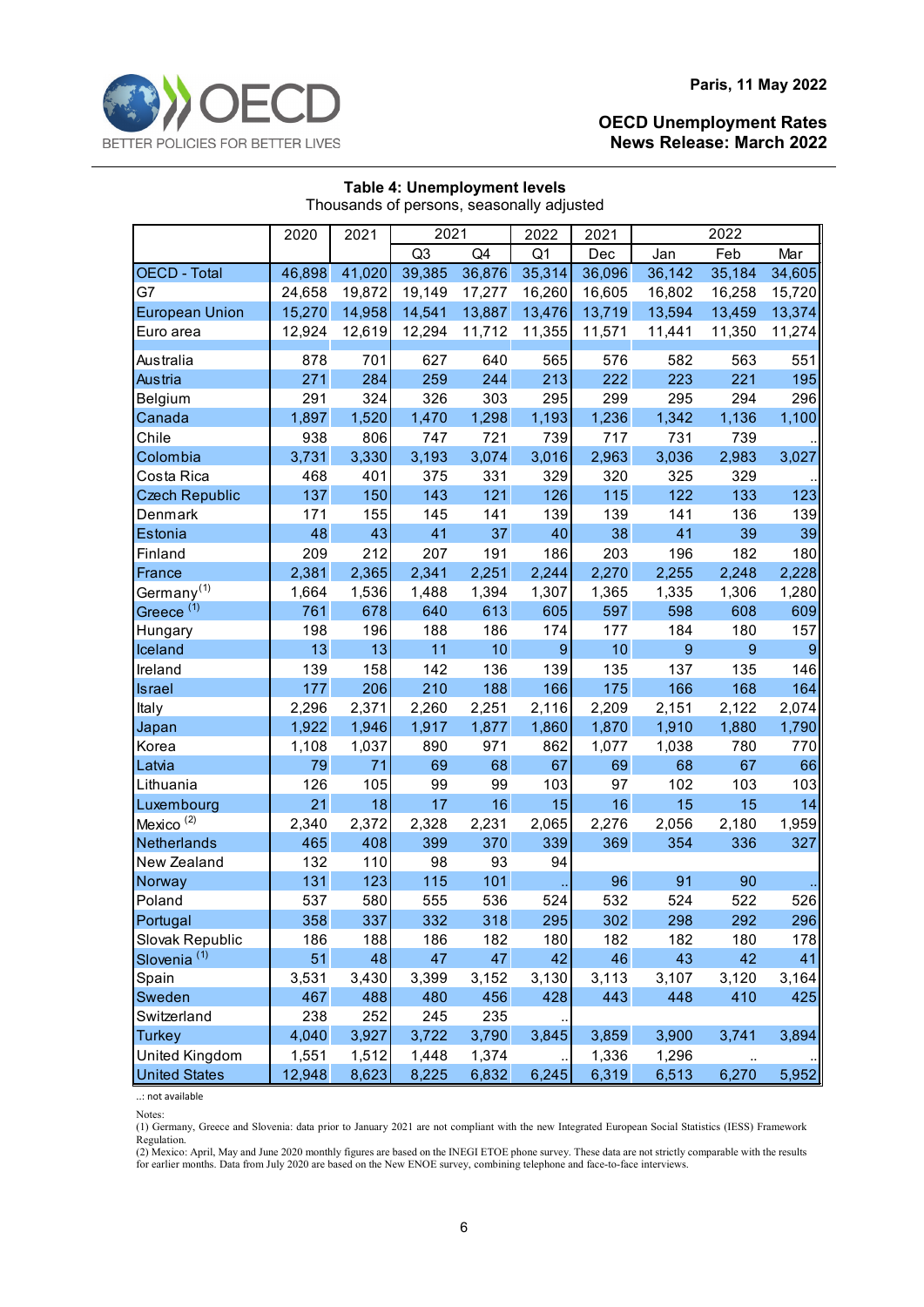

# **Note: Employment and unemployment statistics during the COVID-19 crisis**

The broad comparability of unemployment data across OECD countries is achieved through the adherence of national statistics to International Guidelines from the International Conference of Labour Statisticians (ICLS) – the so-called ILO guidelines.

Departures from these guidelines may however exist across countries depending on national circumstances (e.g. statistical environment, national regulations and practices). Typically, these departures have only a limited impact on broad comparability of employment and unemployment statistics. However, the unprecedented impact of  $\text{COVID-19}^1$  $\text{COVID-19}^1$  $\text{COVID-19}^1$  is amplifying divergences and affects the cross-country comparability of unemployment statistics in this news release.

This concerns in particular the treatment of persons on temporary layoff or employees furloughed by their employers. These are *persons not at work during the survey reference week due to economic reasons and business conditions* (i.e. lack of work, shortage of demand for goods and services, business closures or business moves).

According to ILO guidelines, '**employed**' persons include those who, in their present job, were 'not at work' for a short duration but maintained a job attachment during their absence (ILO, 2013 and 2020). Job attachment is determined on the basis of the continued receipt of remuneration, and/or the total duration of the absence. In practice, formal or continued job attachment is established when:

o *the expected total duration of the absence is up to three months* (*which can be more than three months, if the return to employment in the same economic unit is guaranteed and, in the case of the pandemic, once the restrictions in place - where applicable - are lifted*)

**OR**

o *workers continue to receive remuneration from their employer, including partial pay, even if they also receive support from other sources, including government schemes.*

In turn persons are classified as '**not employed**' if:

o *The expected total duration of absence is greater than three months or there is no or unknown expected return to the same economic unit* 

**AND** 

o *People in this condition do not receive any part of their remuneration from their employer.*

Not-employed persons are classified as '**unemployed'** if they fulfil the criteria of active "job search<sup>"[2](#page-6-1)</sup> and "availability" specified for the measurement of unemployment.

However, departures from these guidelines in national practices do exist. In Canada and the United States persons on temporary layoff are considered to be "only weakly or not at all attached to their job and are to be counted as unemployed" (Sorrentino, 2000). In the United States, people on temporary layoff are classified as 'unemployed' if they expect to be recalled to their job within six months. If they have not been given a date to return to work by their employer and if they have no expectation to return to work within six months, they need to fulfil the "job search" criteria to be classified as 'unemployed'. For the latest US figures "people who were effectively laid off due

<span id="page-6-0"></span><sup>&</sup>lt;sup>1</sup> Broad comparability is ensured during normal business conditions, while divergences are potentially exacerbated during economic and financial crises, such as the Great Recession or the Covid-19 crisis.

<span id="page-6-1"></span><sup>&</sup>lt;sup>2</sup> Some people not in employment may be classified as "inactive/out of the labour force" because, due to the pandemic, they are either not able to actively look for a job even if they are available to work or are not available to work because of family responsibilities as schools and care services are closed.